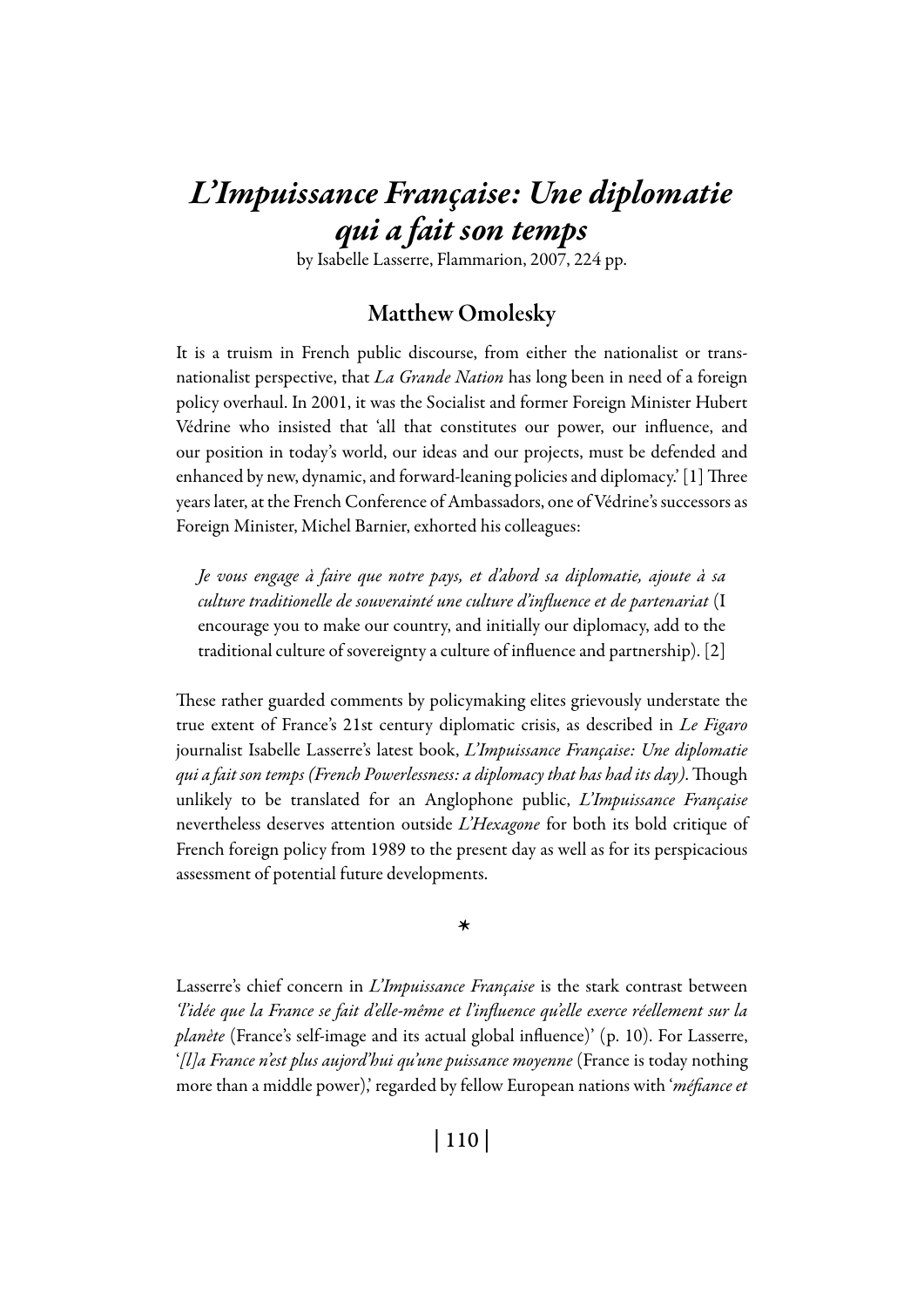*incomprehension* (distrust and incomprehension)' while the United States 'evident de nous consulter (avoids consulting us)' (p. 11). This loss of influence has a moral dimension for Lasserre. She recounts a conversation with an Iraqi in May 2003, during which she was scolded in the following terms:

*Vous avez soutenu Saddam Hussein, vous avez voulu empêcher que les Américains provoquent la chute de notre bourreau, vous n'avez rien à faire ici* (You supported Saddam Hussein, you tried to stop the Americans from overthrowing our executioner, you have nothing to do here) (p. 13).

Lasserre acknowledges the changes in Iraqi public opinion that have no doubt occurred since that time, but, *mutatis mutandis*, the moral shock from such a condemnation is palpable. Equally discomfiting is the fact that the French have *'rien à faire'* in one of the defining struggles of our time. For Lasserre, this is the sad state of '*l'impuissance française.*'

*\**

Lasserre's *L'Impuissance Française* is a model of organisation, divided as it is into four sections: '*La chute de l'influence française* (The decline of French influence),' '*Les raisons idéologiques* (Ideological reasons),' '*Les raisons techniques* (Technical reasons)' and '*Vers un redressement de la diplomatie française?* (Towards a rectification of French diplomacy?).' It is also, incidentally, a model of French prose, eschewing the Baroque, obscurantist journalistic style of, for example, Lasserre's *Le Figaro* colleague Patrick de Saint-Exupéry. More important, however, is the book's substance.

Lasserre's opening salvo, concerning the recent crisis in Transatlantic relations, defines France's failings thusly: '*La France, le pays des "idées," n'a pas offert d'alternative aux États-Unis, aucune proposition pour régler le problème'* (France, the nation of "ideas," has yet to offer an alternative to the United States, and offers no proposition for settling the problem') (p. 29). Though referring to Iraq specifically, Lasserre's ironic reference to France as a nation of ideas but without solutions is a theme that recurs throughout *L'Impuissance Française*. To blame is '*l'immobilisme de la période Chirac* (immobility of the Chirac era)' (p. 22), where principle took a back seat to the quest for 'stability.'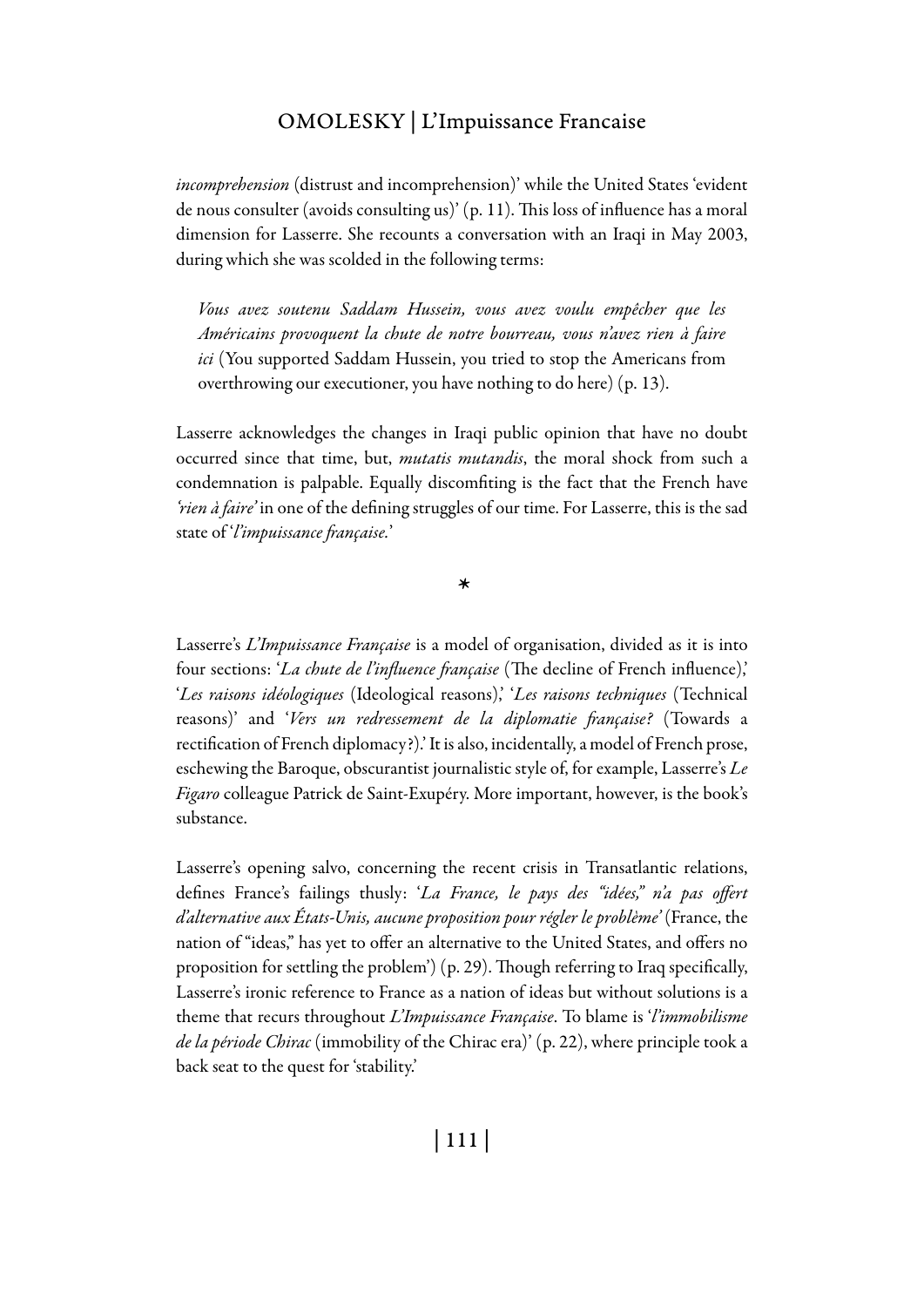#### Democratiya 12 | Spring 2008

While emphasising Transatlantic tensions, Lasserre's critique is truly global. With regard to the Middle Eastern arena, Lasserre archly notes an underground *Dictionary of Received Ideas* that recently circulated in the Quai d'Orsay (France's Foreign Ministry), which lampooned France's Arab policy: '*recevoir des bombes, vendre des avions, protéger des assassins, et donner des leçons au reste du monde* (import bombs, export planes, protect assassins, and give lessons to the rest of the world)' (p. 85) Reductive, perhaps, but indicative of a certain dissatisfaction with the sclerotic nature of France's engagement with this most volatile of regions. Lasserre describes a situation where, due to the ravages of time and geopolitics, *'la France n'a plus guère d'alliés dans le monde arabo-musulman* (France has hardly any allies left in the Arab world)' (p. 107), a fact poignantly emphasised by former President Jacques Chirac's presence at the funerals of long-time allies King Fahd (2005), Hussein of Jordan (1999), Hassan II of Morocco (1999), Hafez el-Assad (2000), and Yasser Arafat (2004). Oftentimes cack-handed French efforts at rebuilding credibility in the Middle East, most notoriously on display when then-Foreign Minister Philippe Douste-Blazy remarked in 2006 that '*Il est evident que l'Iran joue un rôle stabilisateur* (It is clear that Iran plays a stabilising role [in the Middle East]),' have led to little in the way of regained puissance.

*L'Impuissance Française* likewise announces the end of *la Françafrique*. One standout case is that of France's botched intervention in Rwanda during the 1994 genocide, wherein French soldiers found themselves fighting the Tutsi-led forces that were attempting to stop the massacres. The aftermath of this incident – an execrable example of picking 'stability' over decency – entailed a total Franco-Rwandan diplomatic falling-out, the closing down of French schools in the theretofore Francophone country, and the concomitant ascendancy of the English language (and cricket). Lasserre also notes tensions with the Ivory Coast, Gabon, Cameroon, and Chad, while expressing dismay over French overtures to Zimbabwean dictator Robert Mugabe, who was invited to the 2003 Franco-African summit over the objections of Great Britain. The waning of influence in the African continent, together with the waxing of that of the Americans and Chinese, could have significant consequences for France's diplomatic status, Lasserre contends:

*Car c'est cette présence en Afrique qui a procuré à la France une bonne part de son influence diplomatique dans le monde et justifie en partie son siège permanent au Conseil de sécurité de l'ONU* (It was this presence in Africa that procured for France a good part of its global diplomatic influence and in part justifies its permanent seat at the UN Security Council)' (p. 84).

| 112 |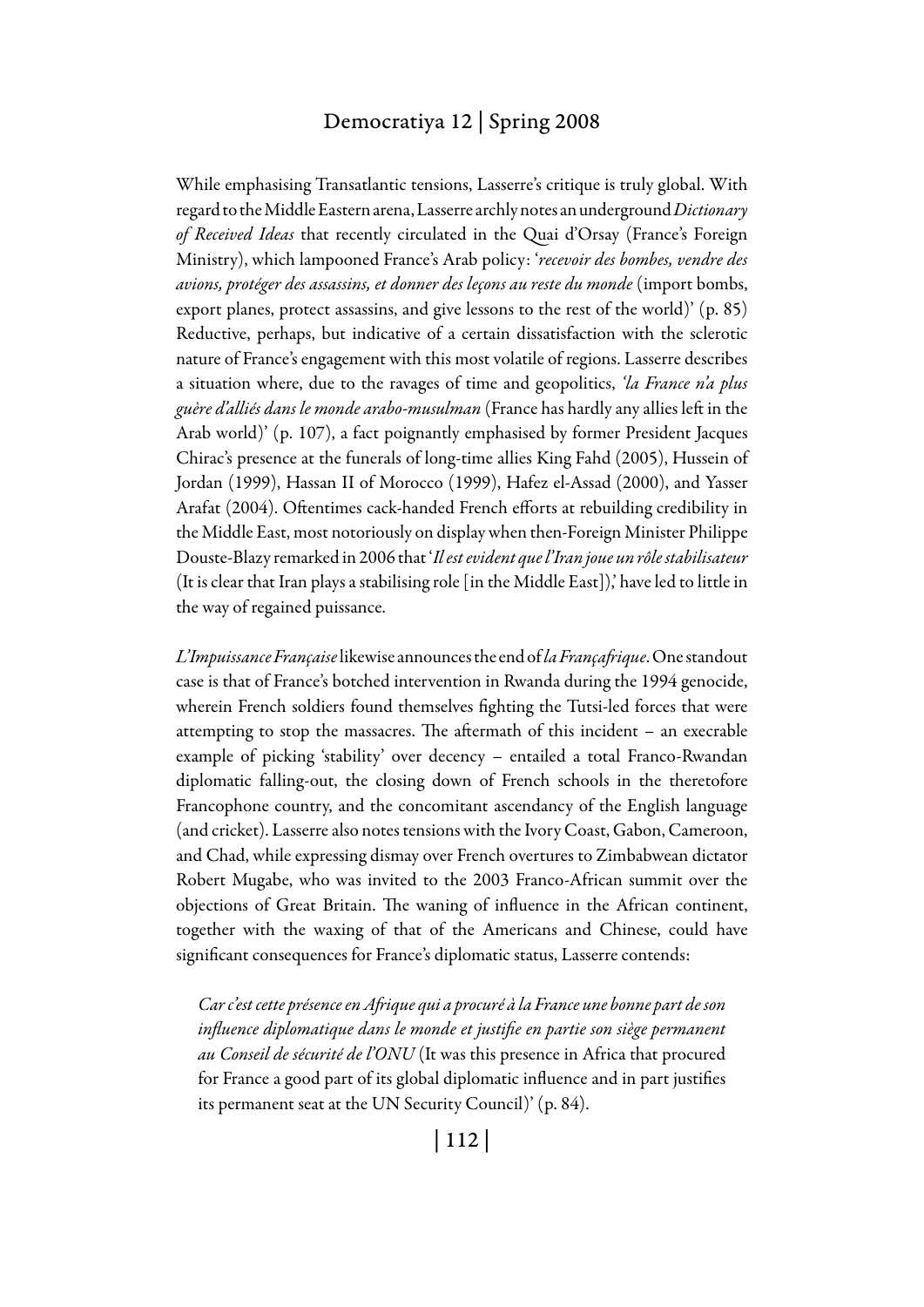Without this sort of post-colonial influence, it would only be history – and perhaps the *force de frappe* – keeping France in the P-5.

Lasserre, unsurprisingly, finds significant faults with France's European policies as well. By now one increasingly begins to note that the *République* is rarely accorded the benefit of the doubt in *L'Impuissance Française*, and Lasserre's analysis of French European Union policy is a prime example. Lasserre rebukes French officials for their tendency to '*hisser le drapeau français* (hoist up the French flag)' during EU negotiations (p. 57), but it would be altogether naïve to assume that EU member states should be above instrumentalising the institution for national advantage. As Derk-Jan Eppink has noted elsewhere, even the most Europhilic member states, such as Belgium, have a way of ensuring that domestic benefits flow from transnational initiatives (albeit typically 'via the back door'). [3]

Lasserre is perhaps on firmer ground when attacking France's contemporary *Ostpolitik*. Particularly troubling for Lasserre is the fact that President Jacques Chirac was perfectly willing to treat Vladimir Putin's Russia as part of the 'premier rang des démocraties (highest rank of democracies) (p. 62), as Chirac put it in a 2003 speech in Saint Petersburg, while elsewhere claiming that '*les nouveaux pays de l'Union européenne sont "mal élevés," "immatures" et "irresponsables"*' (the new [Central and Eastern European] nations of the European Union are "badly raised," "immature" and "irresponsible")' (p. 44). This, for Lasserre, is not the international behaviour of a republic of ideas and ideals, a republic that has historically contributed so much to the spread human rights values, a republic that should be a firm friend to the burgeoning democracies of Eastern Europe.

*\**

In addressing the ideological reasons for the inability of French diplomacy to adapt to present circumstances, Lasserre rightly points to the combined legacies of Jacobinism, conservatism, pacifism, anti-liberalism, and anti-Americanism (as well various technical, essentially bureaucratic, shortcomings). These ideologies are firmly rooted in French history, and account for much of France's diplomatic intransigence. The very birth of the French Republic was accompanied by farreaching rhetoric like that of Jacques Pierre Brissot de Warville, who declaimed: 'What puny projects were those of Richelieu … compared with the worldwide risings, the gigantic revolutions, that we are called upon to achieve.' [4] The

| 113 |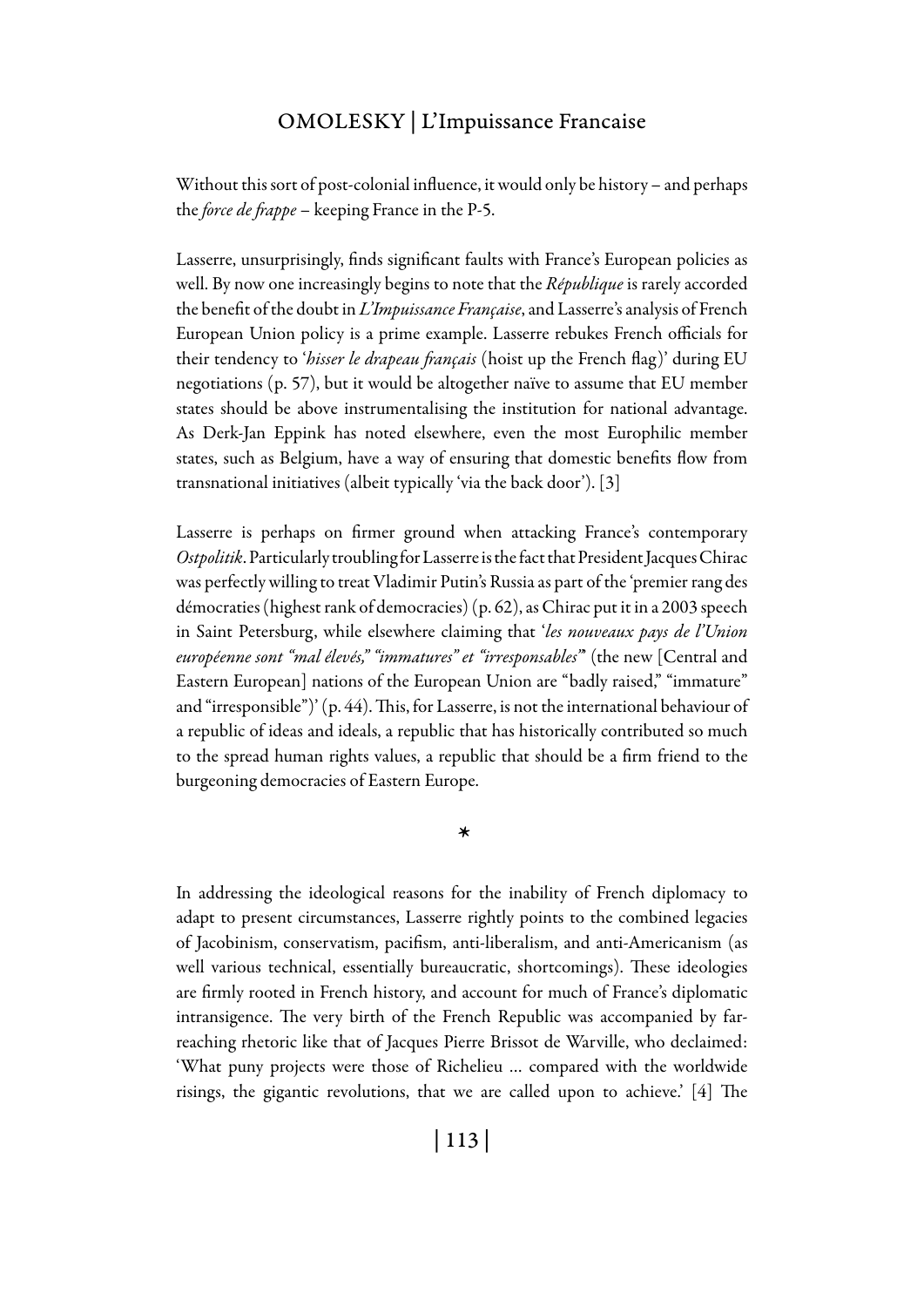#### Democratiya 12 | Spring 2008

subsequent Napoleonic conquests reinforced this attitude, and the Bonapartemania of quondam Foreign (and Prime) Minister Dominique de Villepin attests to the continuing impact of this formative era on French global politics. As Villepin himself put it,

*La richesse de son histoire et la qualité de son action diplomatique lui permettent aujourd'hui de rappeler la puissance à la raison et d'oeuvrer à la perpetuation de la paix* (The richness of France's history and the quality of its diplomatic practice enable it to today reconcile power and reason while working for the perpetuation of peace). [5]

It will be an ongoing challenge to adjust such a grandiose ideology to present middle-status circumstances. Likewise, the anti-liberal bent of certain Chiracist policies was rooted in the past, as part of the 'old quarrel between the heirs of Colbert and of Adam Smith,' [6] with the former regarding economic liberalism as merely what Édouard Balladur called 'the law of the jungle.' [7] The consequence of this ideological *enracinement* is clear to Lasserre. The historical fascination with authority and respect for the state means that

*La France aime les régimes, pas les sociétés civiles. Et tant pis si, trop souvent, nous soutenons des tyrans ou des dirigeants autoritaires* (France prefers regimes to civil societies. It is too bad that, all too often, we support tyrants or state-interventionist authorities.) (p. 134).

As a result, Lasserre argues, both French moral and geopolitical authority have waned in the globalising period since the fall of the Berlin Wall to the present.

*\**

Yet 'France is not wed to Chiracism,' argued Jean-Marie Colombani in 2004. 'Illusion may satisfy the national ego, but it is certainly not satisfactory for the future of France.' [8] The 2007 French presidential election served to vindicate Colombani, and the political sea change resulting from the victory of relative outsider Nicolas Sarkozy is a matter of considerable international import. According to Lasserre, Sarkozy is the necessary agent of change, providing '*une nouvelle vision française du monde* (a new French global vision)' (p. 197). Indeed, Sarkozy would appear to be taking Lasserre's advice that '*[l]es droits de l'homme devraient être replacés au coeur* 

| 114 |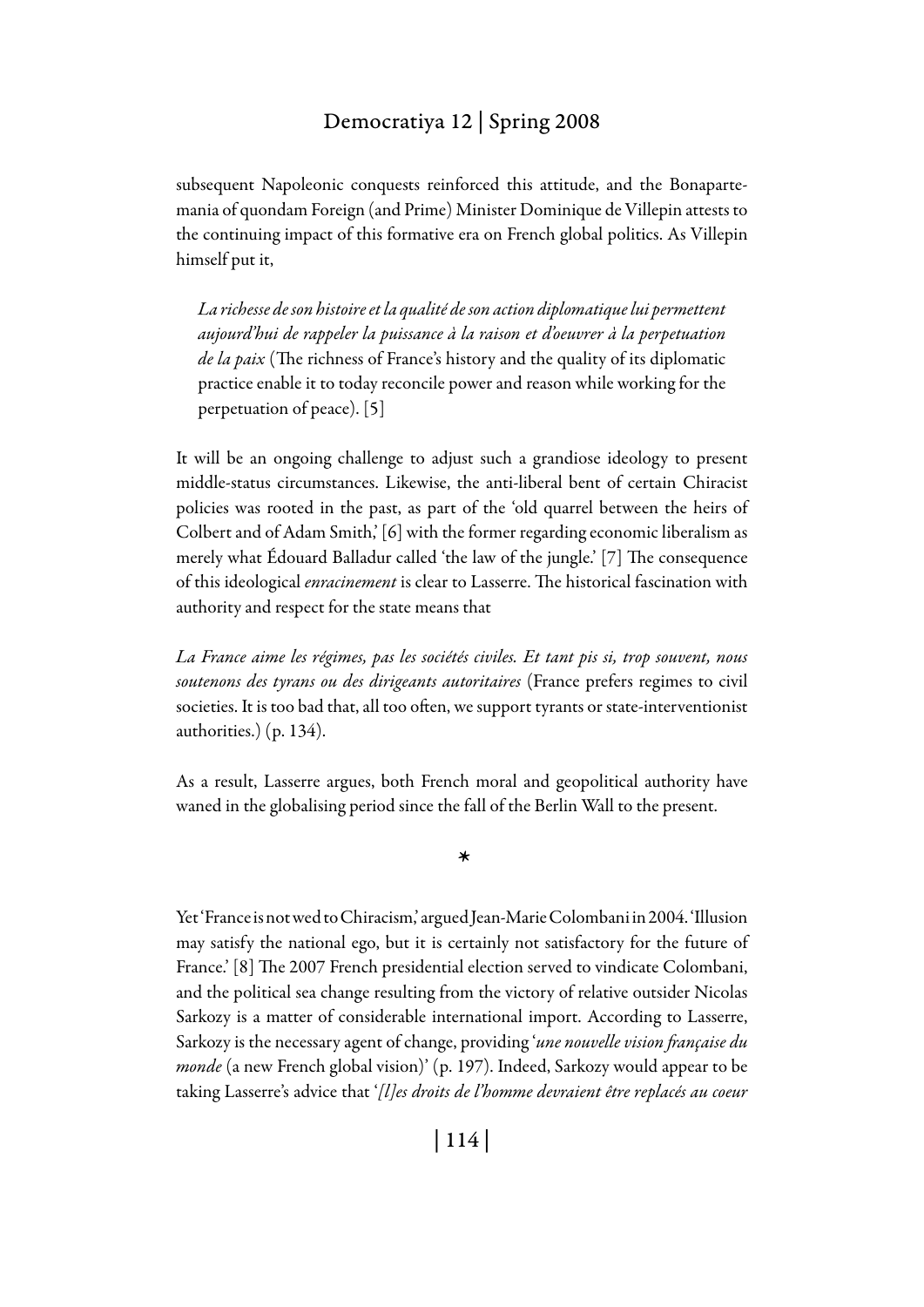*de l'action diplomatique de la France* (the rights of man must return to the heart of French diplomatic practice)' (p. 199), as evidenced in part by the appointment to the Foreign Ministry of Bernard Kouchner, a vocal supporter of the droit d'ingérence (right of humanitarian intervention). The early January 2008 disruption in Franco-Syrian ties, the result of a statement by Sarkozy in Cairo warning that France 'will have no more contact with Syria … until we have proof of Syrian willingness to let Lebanon appoint a president by consensus,' [9] is further evidence of the Sarkozian diplomatic renversement. In any event, it would certainly be gratifying for one of Lasserre's politico-philosophical bent to find Dominique de Villepin lately reduced to sniping at Sarkozy's concept of '*la politique de civilisation*' in the Belgian daily *Le Soir*, preferring instead *'une politique "des" civilisations. Il n'y a pas de droit à s'arroger "la" civilisation* (the politics of civilisations. He does not have the right to claim one civilisation),' [10] which, at least from a human rights perspective, is to miss the point entirely. What Lasserre would think of Sarkozy's expeditious congratulation to Vladimir Putin on the occasion of the flawed Duma elections on 3 December 2007 is another matter. For strategic or pragmatic reasons, it would seem France's *'tropisme russe'* is here to stay. Whether it is appropriate for France, '*[le] pays des droits de l'homme et de la liberté* (the country of the rights of man and of liberty)' (p. 63), to adopt such a policy is another question, one which Lasserre so eloquently poses in *L'Impuissance Française*.

The modern-day political paragone debate between idealism and realism rages on, and Lasserre's latest work – like Brendan Simms' *Unfinest Hour: Britain and the Destruction of Bosnia* (2001) and Patrick de Saint-Exupéry's *L'Inavouable: La France au Rwanda* (2004) before it – expertly portrays the profound moral and political consequences of stability-oriented diplomatic choices. Stability may in effect be, in that venerable Polish phrase, 'the stability of the graveyard,' a sentiment echoed in a 7 March 2007 defence speech by Sarkozy that touched on the lessons of the Cold War for the present day:

*[J]e ne me reconnais pas dans l'objectif d'une politique étrangère qui n'aurait pour seul objectif que la stabilité. C'était la stablité de la cruauté et de l'injustice et nos frères européens ont payé à cause d'elle. Ce n'est pas ma conception de la politique étrangère consistant à garder les dictatures pour ne rien changer* (I do not recognise a foreign policy that has the sole objective of stability. It was the stability of cruelty and injustice [that was in place during the Cold War], and our European brothers paid the price for it. My conception of foreign policy does not consist of protecting dictators to keep things from changing) (p. 19).

| 115 |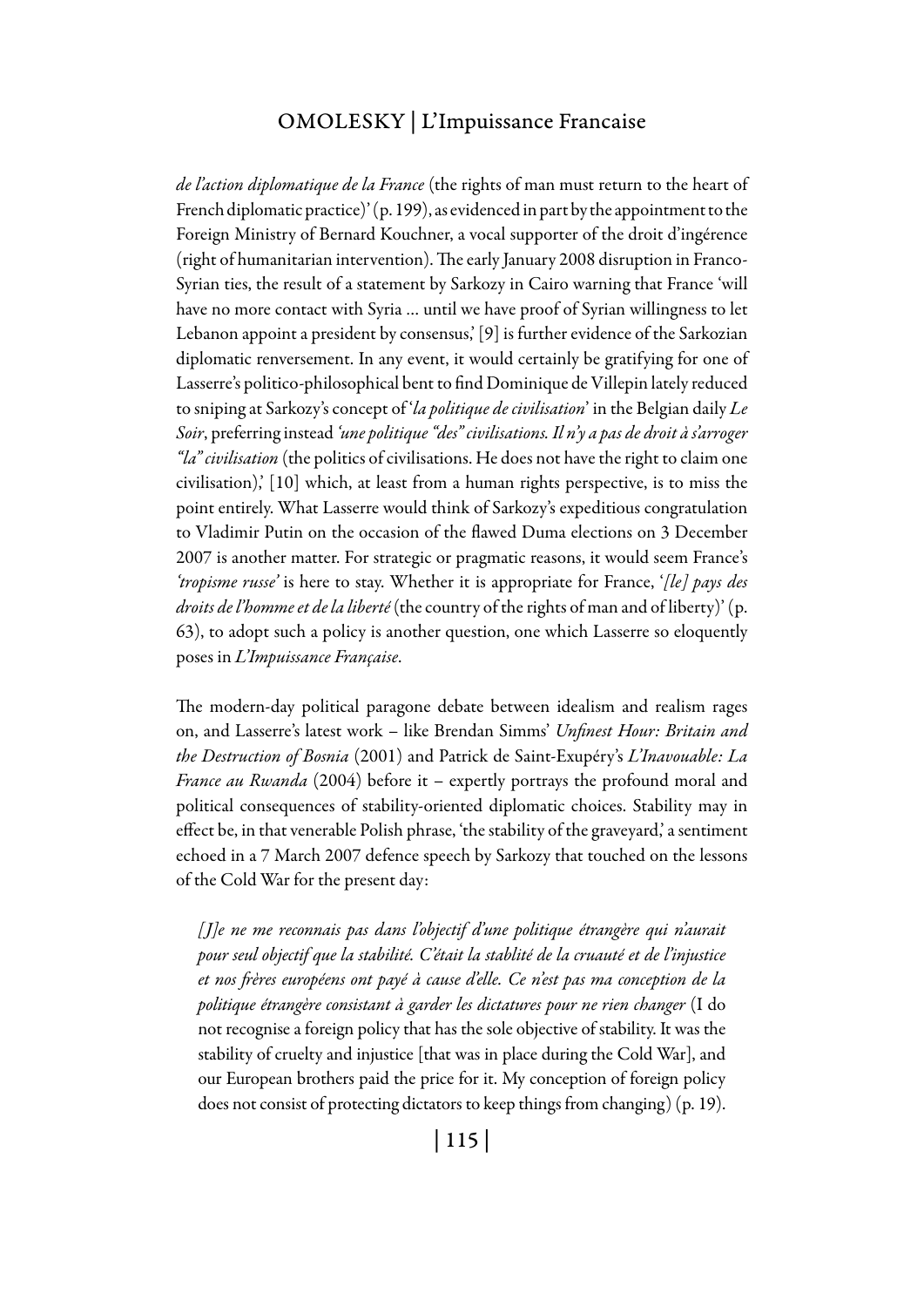#### Democratiya 12 | Spring 2008

These are indeed welcome words to Lasserre and likeminded observers. Given the history of French diplomatic practice from 1989 to 2007, such a speech is nothing short of revolutionary, and the concepts expressed therein are of far more value than the vague notions of 'new, dynamic, and forwardleaning policies' and 'a [diplomatic] culture of influence and partnership' proposed by Socialists and Gaullists like the aforementioned Védrine and Barnier. Dealing as it does with these unprecedented developments, Isabelle Lasserre's L'Impuissance Française makes an invaluable contribution by so effectively describing this crucial fulcrum in French history.

Matthew Omolesky is a research assistant at Ohio State University's Moritz College of Law. He has written on European affairs for Europe2020, the *Whitehead Journal of Diplomacy*, and the Düsseldorfer Institut für Außen- und Sicherheitspolitik.

#### References

- Abdallah, Sana 2008, 'Syria, France break ties over Lebanon,' *Middle East Times* (2 January).
- Berns, Dominique and Joelle Meskens 2008, 'Dominique de Villepin: "La communication, c'est la vérole,"' *Le Soir* (10 January).
- Casto, William 2006, *Foreign Affairs and the Constitution in the Age of Fighting Sail*, Columbia: University of South Carolina Press.
- Colombani, Jean-Marie and Walter Wells 2004, *Dangerous De-liaisons*, Hoboken, NJ: Melville House.
- Eppink, Derk-Jan 2007, *Life of a European Mandarin: Inside the Commission*, Tielt, Belgium: Lannoo.
- Langellier, Jean-Pierre 2005. 'Une occasion inespérée pour M. Blair et son programme libéral,' *Le Monde* (7 June).
- Tombs, Robert and Isabelle Tombs 2007, *That Sweet Enemy*, New York: Vintage Books.
- Vaïsse, Maurice 2005, 'La Puissance ou l'influence? (1958-2004),' in *Histoire de la Diplomatie Française, Tome II – De 1815 à nos jours*, Paris: Perrin.
- Védrine, Hubert and Dominique Moïsi 2001, *France in an Age of Globalization*, Washington, D.C.: Brookings Institution Press.
- Villepin, Dominique de 2005 'L'équilibre et le mouvement,' in *Histoire de la Diplomatie Française, Tome I – Du Moyen Age à l'Empire*, Paris: Perrin.

#### **Notes**

- [1] Védrine and Moïsi 2001, p. 18. (NB: All parenthetical translations in the text are my own.)
- [2] Vaïsse 2005, p. 558.
- [3] Eppink 2007, p. 134.

## | 116 |